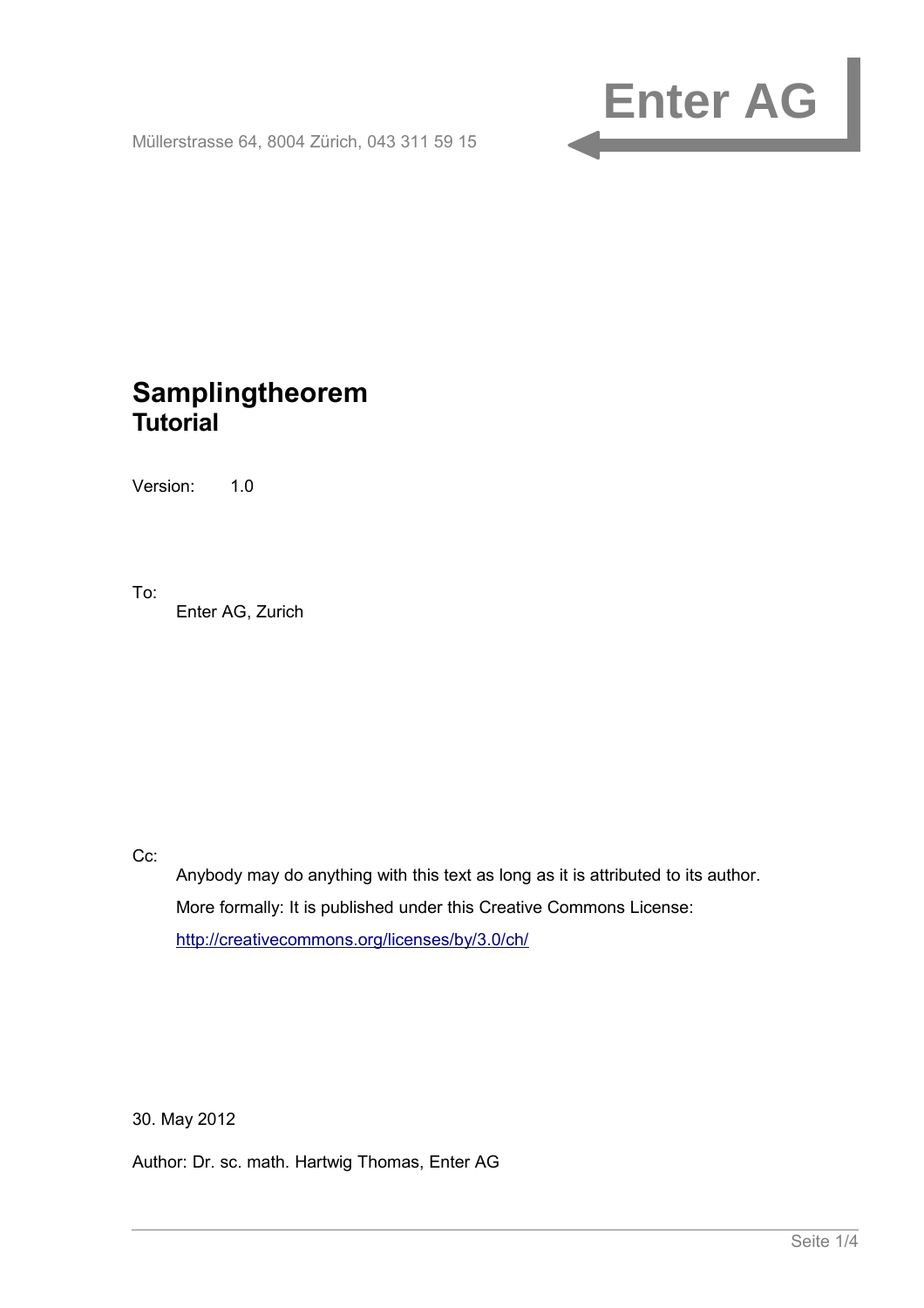### **[SAMPLINGTHEOREM](#page-0-0)**

#### *[Tutorial](#page-0-1)*

## **1 MOTIVATION**

In theory we often encounter a continuous Fourier transform or a continuous convolution. In practice we should like to compute it as a finite, discrete Fourier transform or as a finite, discrete convolution. I have prepared this small tutorial more than thirty years ago to help me visualize the relationship between the continuous and the discrete versions. Thus it has the character of a memo to myself.

## **2 GLOBAL DEFINITIONS**

In this tutorial we assume that all finite, discrete Fourier transforms and convolutions have fixed length  $n \in \mathbb{N}$ .

We use *i* for the imaginary constant *i*=√−1. Therefore we avoid using it as an index in the discrete cases.

Finally we use the abbreviation  $\omega$  for the *n* -th root of unity:

$$
\omega = e^{\frac{2\pi i}{n}}.
$$

# **3 THE CONTINUOUS FOURIER TRANSFORM**

We start out with two continuous complex functions  $f$  and  $g$ , which are a Fourier transform pair:  $f, g \mathbb{R} \rightarrow \mathbb{C}$ .

$$
g(v) = \int_{-\infty}^{\infty} f(t) \cdot e^{-2\pi i vt} dt ,
$$

$$
f(t) = \int_{-\infty}^{\infty} g(v) \cdot e^{2\pi i vt} dv .
$$

# **4 PERIODIC CONTINUATION**

For the transition from the continuous Fourier transform to the (infinite) discrete Fourier sequences we need periodic functions. We choose periods  $T$  and  $N$  such that  $T \cdot N = n$ .

We define the periodic continuations of *f* and *g* as

$$
f_p(t) = \sum_{m=-\infty}^{\infty} f(t+m \cdot T)
$$
 and  

$$
g_p(v) = \sum_{m=-\infty}^{\infty} g(v+m \cdot N)
$$
.

(For this not to diverge *f* and *g* must be square integrable or some such.)

# **5 SAMPLING OF PERIODIC FUNCTIONS**

With  $f_p$  having period  $T$  and  $g_p$  having period  $N$  and  $T \cdot N = n$  we define the time sample interval  $\Delta t = \frac{1}{\Delta t}$ *N* and the frequency sample interval  $\Delta v = \frac{1}{\pi}$  $\frac{1}{T}$ .

We further define the sequences  $\{x_j\}_{j\in I}$  ,  $\{\xi_j\}_{j\in \mathbb{Z}}$  ,  $\{y_k\}_{k\in I}$  and  $\{y_k\}_{k\in \mathbb{Z}}$  of samples with  $I = \left[-\frac{n}{2}\right]$ 2  $\frac{n}{2}$ 2  $) \in \mathbb{Z}$  by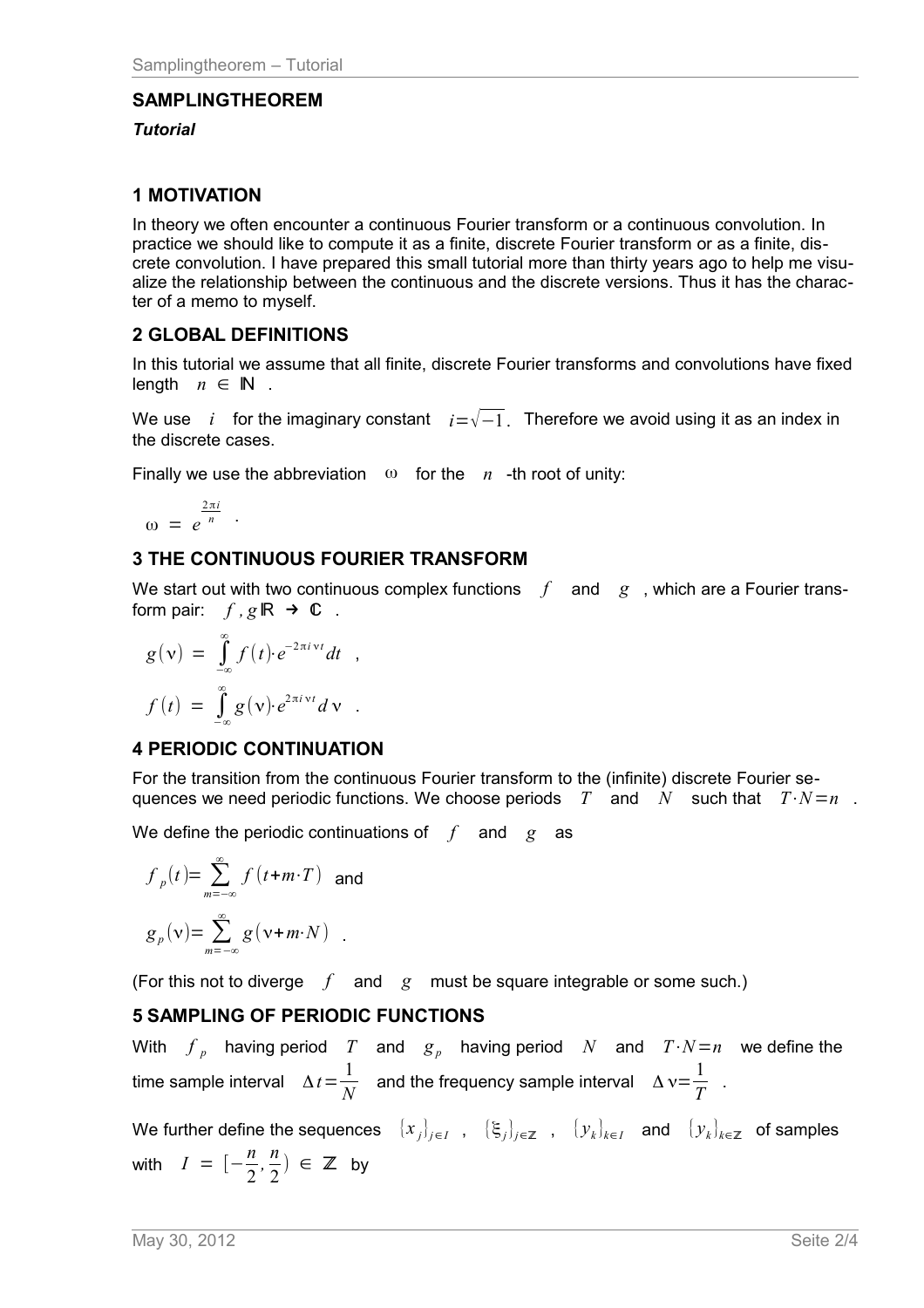$x_j = f_p(j \cdot \Delta t)$  with  $j \in I$  ,  $\xi_j = f(j \cdot \Delta t)$  with  $j \in \mathbb{Z}$  ,  $y_k = g_p(k \cdot \Delta \nu)$  with  $k \in I$  and  $\eta_k = g(k \cdot \Delta \nu)$  with  $k \in \mathbb{Z}$  .

With  $j \cdot \Delta t = \frac{j}{\Delta t}$  $\frac{J}{N}$  we have

$$
\xi_j = f(j \cdot \Delta t) = \int_{-\infty}^{\infty} g(v) \cdot e^{2\pi i \frac{jv}{N}} dv = \sum_{m=-\infty}^{\infty} \int_{(m-\frac{1}{2})^N}^{(m+\frac{1}{2})^N} g(v) \cdot e^{2\pi i \frac{jv}{N}} dv = \int_{-\frac{N}{2}}^{\frac{N}{2}} g_p(v) \cdot e^{2\pi i \frac{jv}{N}} dv
$$

and with  $k \cdot \Delta \nu = \frac{k}{4}$ *T*

$$
\eta_k = g(k \cdot \mathbf{v}) = \int_{-\infty}^{\infty} f(t) \cdot e^{2 \pi i \frac{kt}{T}} dt = \sum_{m = -\infty}^{\infty} \int_{(m - \frac{1}{2})T}^{(m + \frac{1}{2})T} f(t) \cdot e^{2 \pi i \frac{kt}{T}} dt = \int_{-\frac{T}{2}}^{\frac{T}{2}} f_p(t) \cdot e^{2 \pi i \frac{kt}{T}} dt.
$$

### **6 FOURIER SERIES OF PERIODIC FUNCTIONS**

Periodic functions have (infinite) discrete Fourier series.

$$
f_p(t) = \sum_{k=-\infty}^{\infty} \alpha_k \cdot e^{2\pi i \frac{kt}{T}} \text{ with } \alpha = \frac{1}{T} \int_{-\frac{T}{2}}^{\frac{T}{2}} f_p(t) e^{2\pi i \frac{kt}{T}} dt = \frac{1}{T} \cdot \eta_k \text{ and}
$$

$$
g_p(v) = \sum_{j=-\infty}^{\infty} \beta_j \cdot e^{2\pi i \frac{jv}{N}} \text{ with } \beta_j = \frac{1}{N} \int_{-\frac{N}{2}}^{\frac{N}{2}} g_p(v) \cdot e^{2\pi i \frac{jv}{N}} dv = \frac{1}{N} \cdot \xi_j.
$$

Therefore the periodic functions can be expressed as a Fourier series using the samples of the original functions:

$$
f_p(t) = \frac{1}{T} \sum_{k=-\infty}^{\infty} \eta_k \cdot e^{2\pi i \frac{kt}{T}} \text{ and}
$$

$$
g_p(v) = \frac{1}{N} \sum_{j=-\infty}^{\infty} \xi_j \cdot e^{2\pi i \frac{jv}{N}}.
$$

#### **7 FINITE DISCRETE FOURIER TRANSFORMS**

Combining the results above we find, that

 $\{x_j\}_{j\in I}$  and  $\{y_k\}_{k\in I}$  is a finite discrete Fourier transform pair.

$$
x_j = f_p(j\Delta t) = \frac{1}{T} \sum_{k=-\infty}^{\infty} \eta_k \cdot e^{\frac{2\pi i}{n}jk} = \frac{1}{T} \sum_{k \in I} \left[ \sum_{m=-\infty}^{\infty} g(k\Delta \nu + mN) \right] \cdot e^{\frac{2\pi i}{n}} = \frac{1}{T} \sum_{k \in I} g_p(k\Delta \nu) \cdot e^{\frac{2\pi i}{n}jk}
$$

and thus